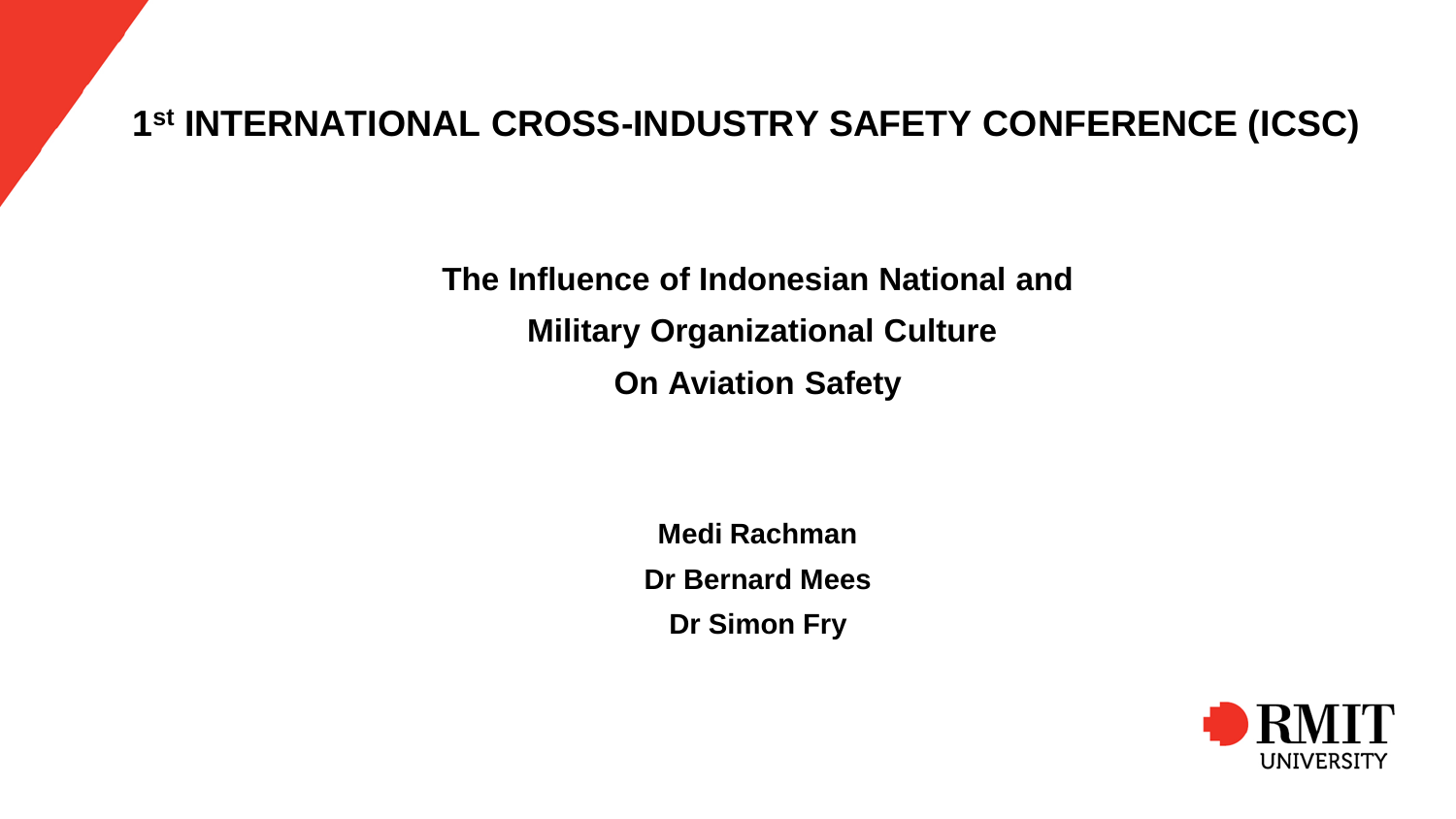# **OUTLINE**

#### **Introduction**

- Background of Study
- Research Problem and Question

#### Literature Review

- Culture
- Safety Culture and safety Climate
- Safety Culture and SMS

#### **Methodology**

- •Data Collection
- •Data Analysis

### **Findings**

#### **Conclusion**

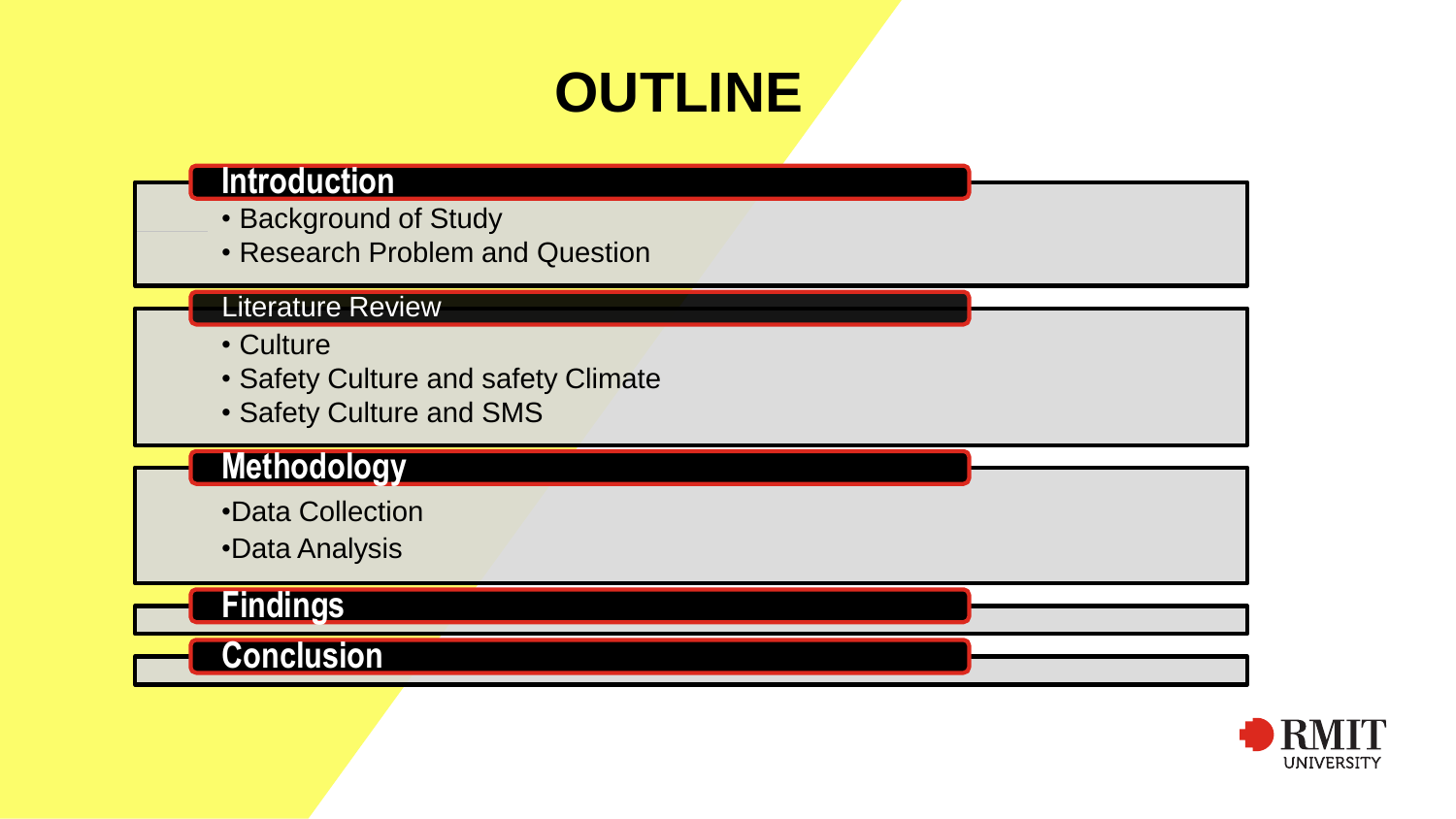## **BACKGROUND**

- **Safety cannot be compromised.**
- **Cost of accidents:**
	- **Economic stand point (direct costs, indirect costs, industry/social cost)**
	- **Military – will retard operational growth and affect operational capability.**
- **The evolution of aviation safety (the technical era, the human factor, the organizational era)**
- **Introduction and implementation Safety Management Systems (SMS) requires safety culture.**
- **Indonesian culture as a preliminary analysis to measure the effectiveness of the SMS implementation in Indonesian military organisations**

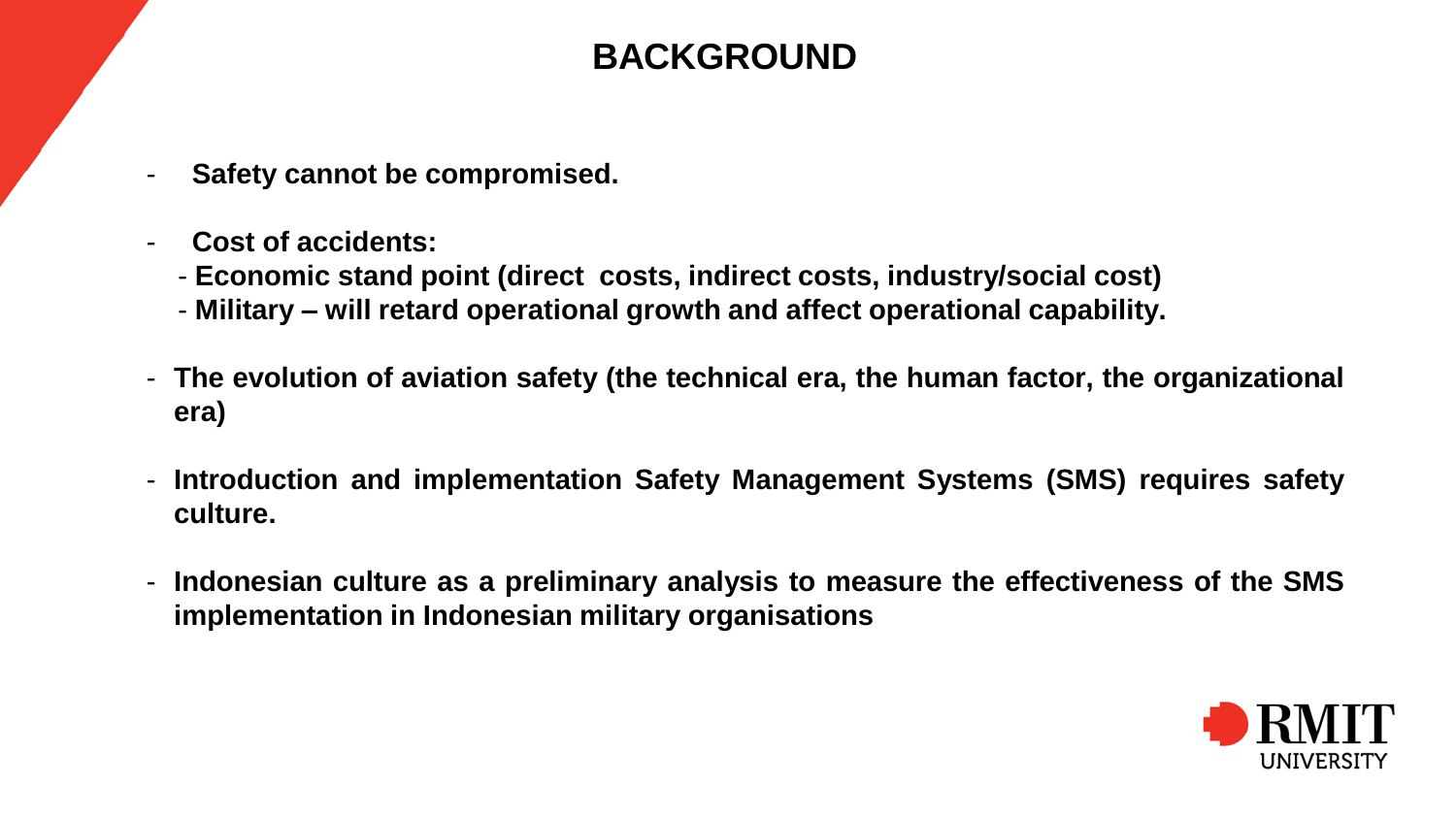## **RESEARCH PROBLEM &QUESTION**









**How do Indonesian national and military cultures influence aviation safety?**



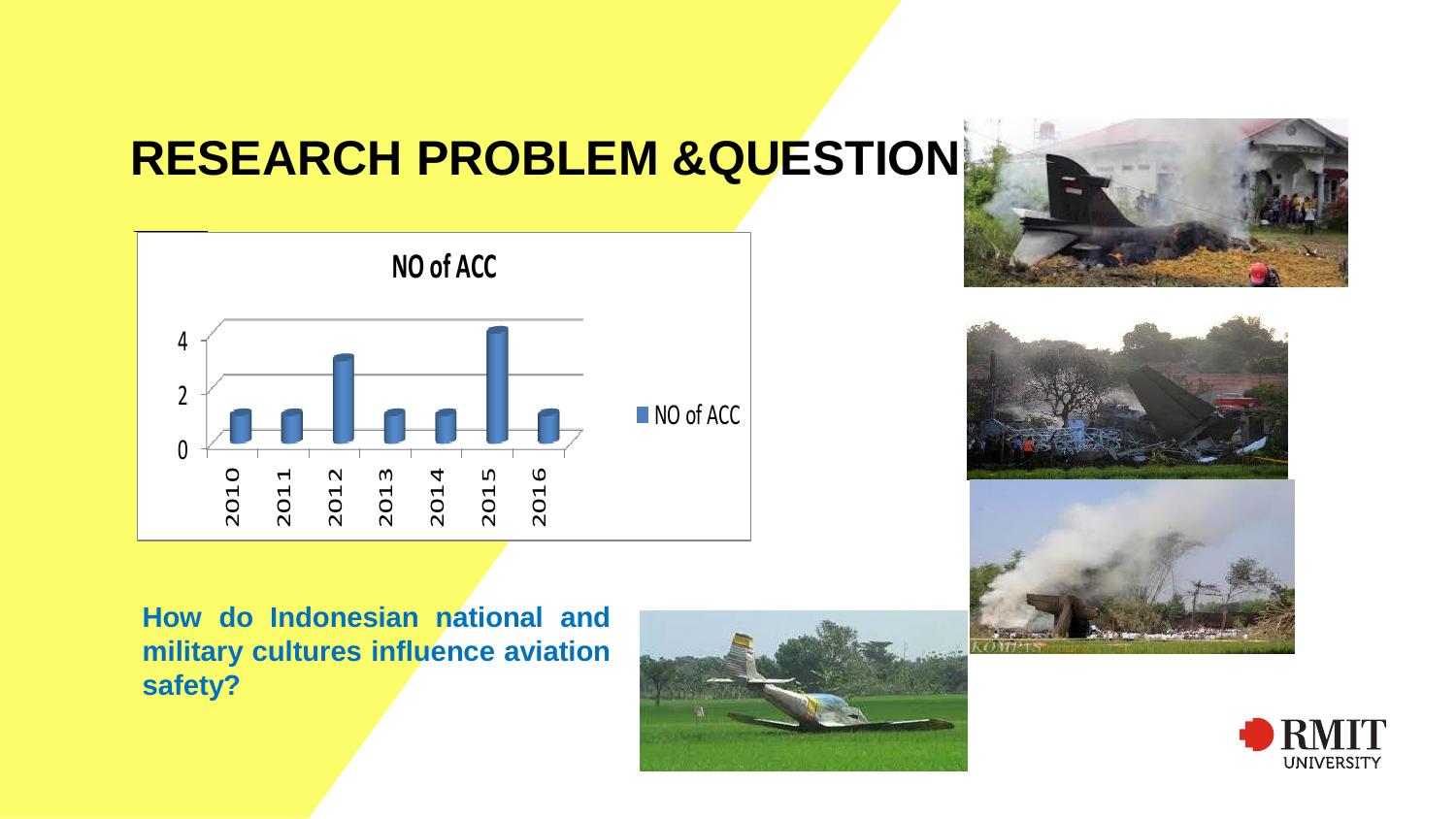## **LITERATURE REVIEW**

• A common set of assumptions that is considered as the correct way to perceive, think and feel in order to solve the problems of external adaptation and internal integration within a group of people (Schein, 2004).

- Cultural values orientation differentiate one culture to another (Schwartz, 2006).
- Cultural values are the fundamental norms that guide people what is good, right, desirable, and appropriate to deal with various situations.

•The substance of an organisation culture is influenced by transnational cultures, national cultures, regional and community cultures, industry culture, occupational culture, and other organisations' cultures (Trice and Beyer, 1993)

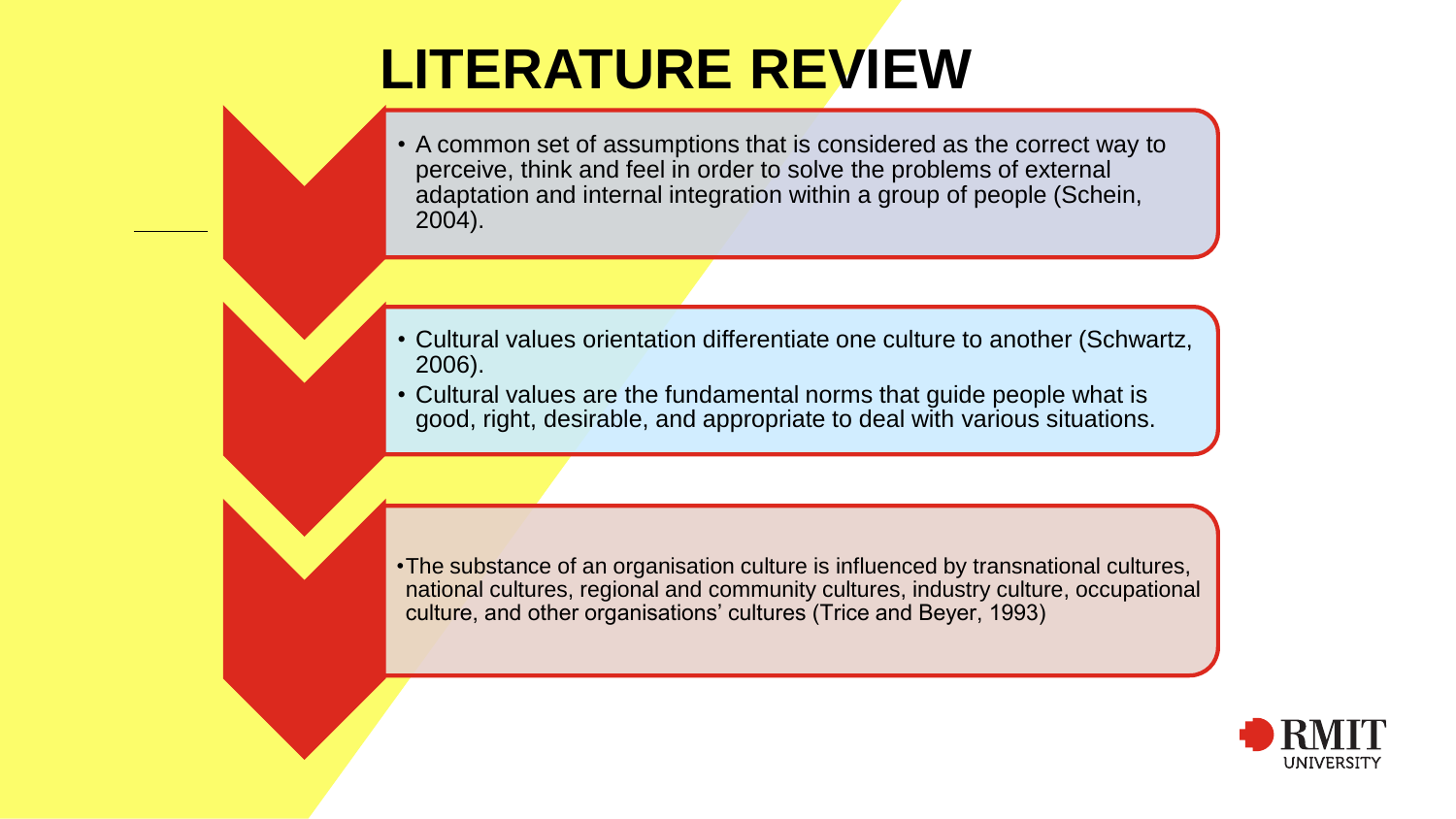## **LITERATURE REVIEW**

#### **Safety culture is not synonymous with safety climate**

|           | <b>Safety culture</b>                                                                                                                                                                                                                                     | <b>Safety Climate</b>                                                                                                                                                                                                                                                                              |   | <b>Studies</b>     |
|-----------|-----------------------------------------------------------------------------------------------------------------------------------------------------------------------------------------------------------------------------------------------------------|----------------------------------------------------------------------------------------------------------------------------------------------------------------------------------------------------------------------------------------------------------------------------------------------------|---|--------------------|
|           | Is not measurable;                                                                                                                                                                                                                                        | Measurable and is a manifestation of<br>$\blacksquare$<br>culture;                                                                                                                                                                                                                                 | ➤ | Mearns et al. 2003 |
|           | Situation/phenomena that last long;                                                                                                                                                                                                                       | Situation / phenomena at a particular<br>$\blacksquare$<br>point in time;                                                                                                                                                                                                                          | ➤ | <b>Hale 2000</b>   |
|           | Behaviour;                                                                                                                                                                                                                                                | Attitudes;<br>$\overline{\phantom{a}}$                                                                                                                                                                                                                                                             |   | Guldenmund 2000    |
| $\bullet$ | The enduring value; commitment to<br>safety;<br>Act to preserve, enhance and<br>communicate safety;<br>Strive to actively learn, adapt and<br>modify behaviour based on lesson<br>learned from mistake;<br>Rewarded for consistency with these<br>values. | The temporal state measure of safety<br>$\overline{\phantom{a}}$<br>culture; situationally based (state of<br>safety at a particular place at a<br>particular time;<br>Relatively unstable; subject to change<br>$\blacksquare$<br>(depend on the current environment<br>or prevailing conditions) | ➤ | Zhang et al. 2002  |

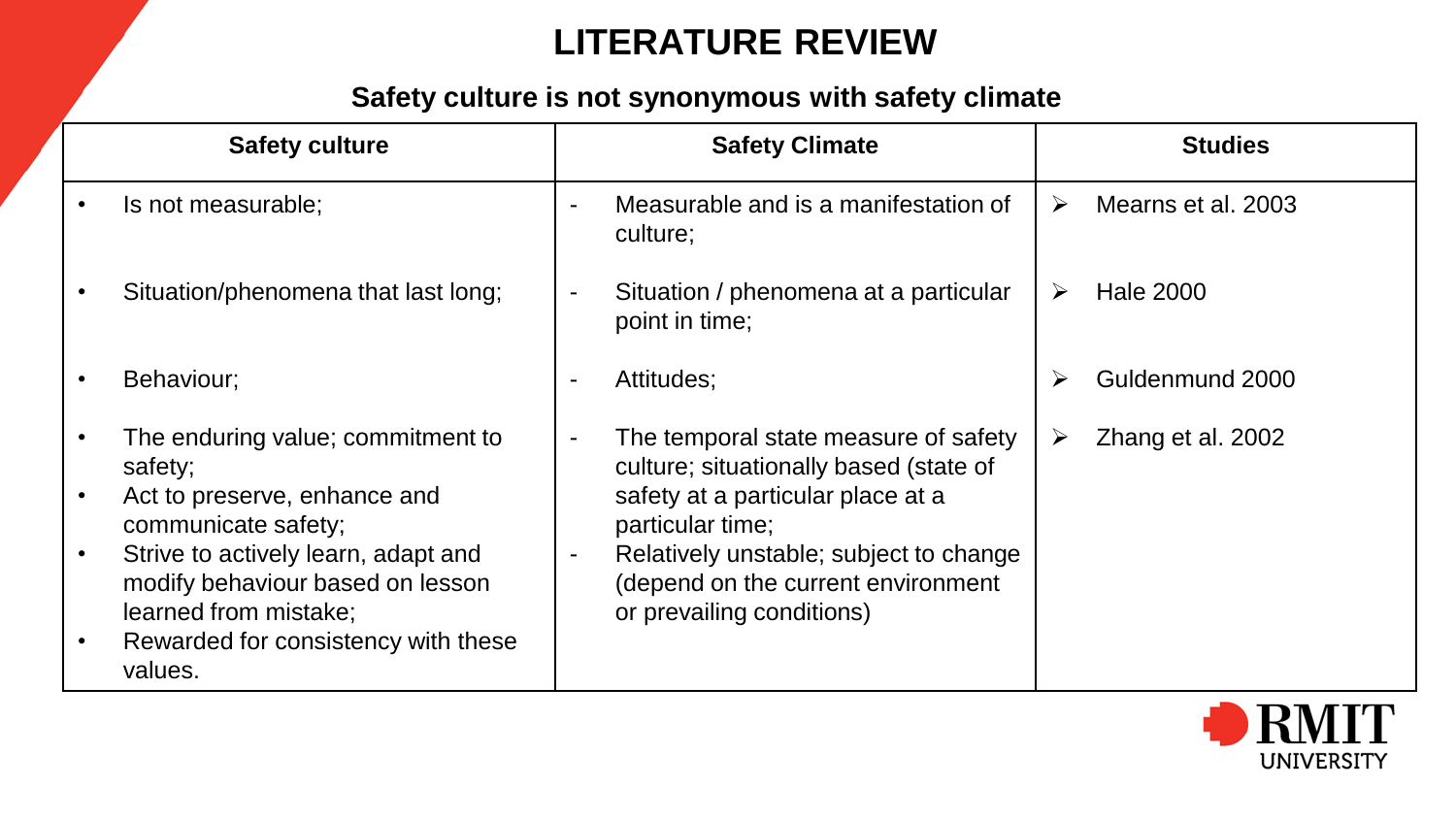## **SMS & SAFETY CULTURE**





Adapted from : Eurocontrol, the Reason's safety culture model and the key factors of an SMS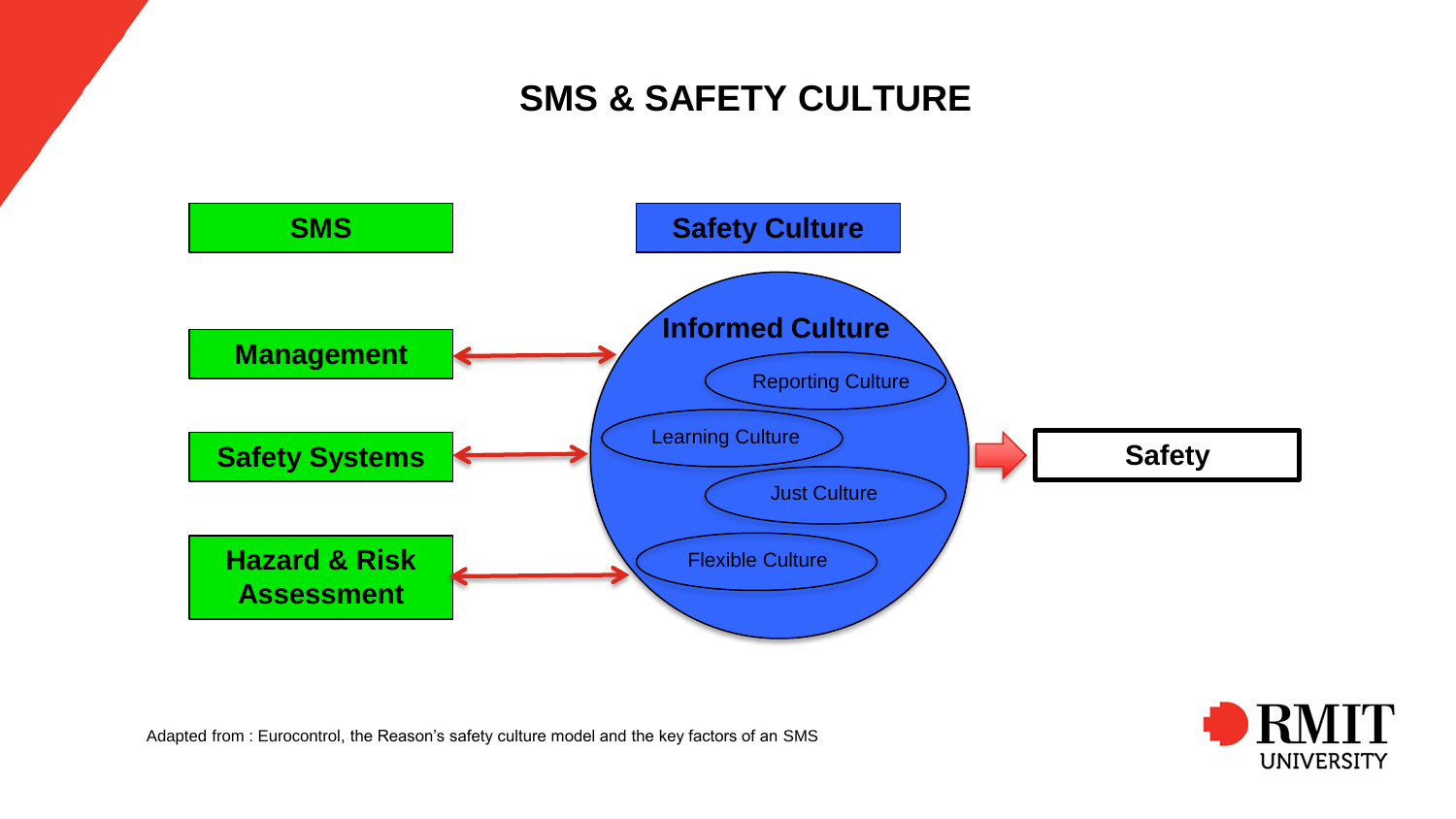# **RESEARCH METHODOLOGY**



- Qualitative
- Case study method
- Multiple case study approach

DATA COLLECTION DATA ANALYSIS

#### • Two military units

- Data Collections:
	- Semi-structured Interviews
	- Observations
	- Documents Analysis

- Data Coding
- Analysis:
	- Within-Case
	- Cross-Case
- Validity:
	- Members checking
	- Triangulations

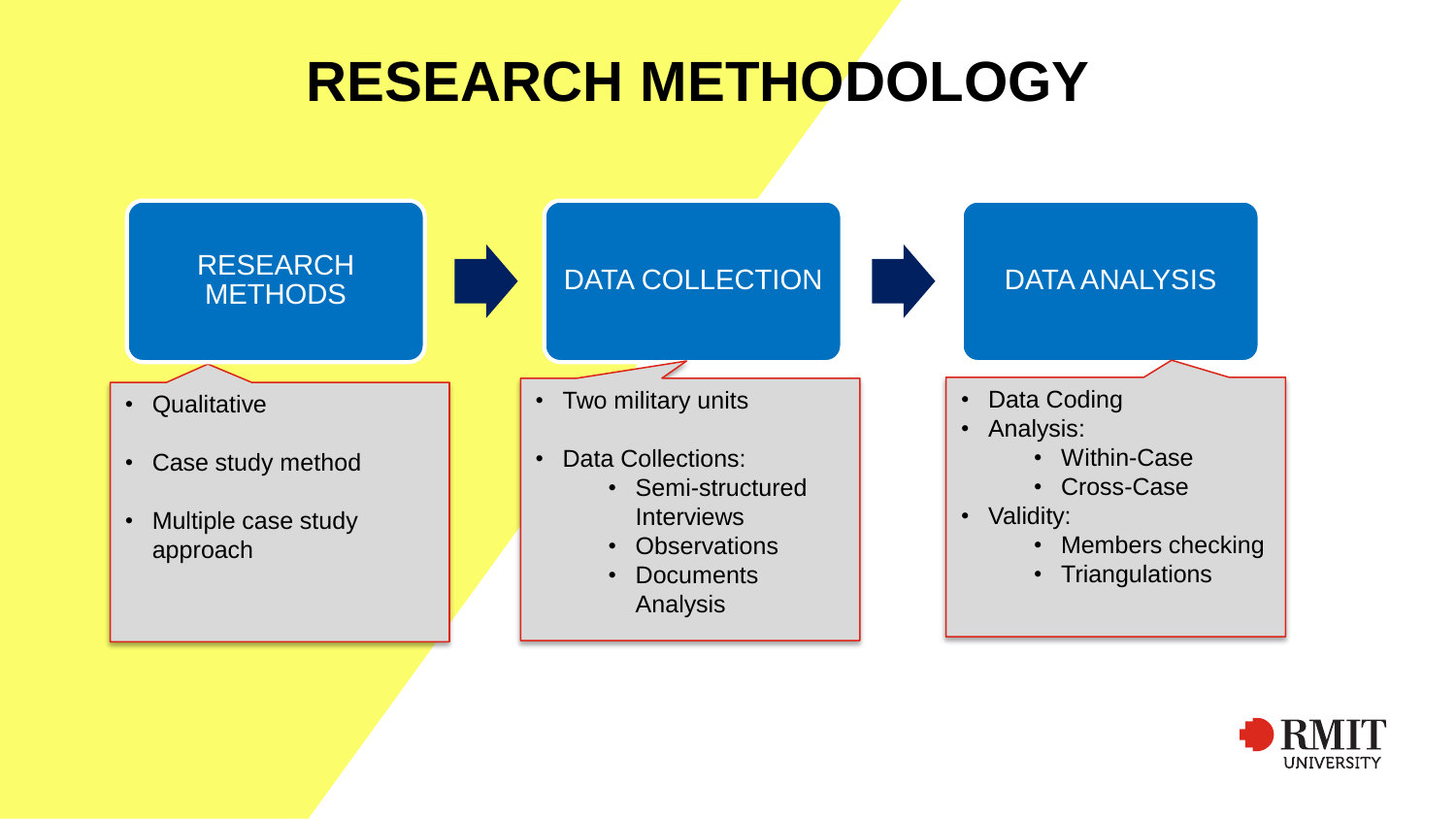## **FINDINGS**

| <b>HARMONY</b>                                 | People have to be respectful to others and avoid conflict<br>Keeping a good relationship & unwilling to ruin his relationship with co-workers                                                                            |
|------------------------------------------------|--------------------------------------------------------------------------------------------------------------------------------------------------------------------------------------------------------------------------|
| <b>POLITENESS</b>                              | Subordinates were reluctant to report factual condition<br>Be cautious in consulting problems by considering time and ways to communicate                                                                                |
| <b>Hierarchical Systems</b>                    | •Creating a complex system of bureaucracy<br>•Reporting problem through a chain of command: take more time & a possibility a report will not<br>reach to the authority for various reasons.                              |
| <b>Authoritarian Structures</b>                | •Centralised system: any change requires approval from authority<br>•Subordinates become passive and discourage to have safety initiatives                                                                               |
| <b>Military Class System</b>                   | •Members of the unit are classified into two categories: officers and non-commissioned officers<br>(NCO)<br>•NCO never get involved in meeting                                                                           |
| <b>Can-do Culture</b>                          | •Showing loyalty and respect to superiors<br>•The can-do culture disregards the risk associated with the task as they put more priority on getting<br>the job done and satisfy their superiors.                          |
| <b>Safety Education and</b><br><b>Training</b> | •Lack of safety training has resulted in a deficiency of individual safety awareness.<br>•Various education backgrounds, culture, and environments make people have different perception<br>and implementation of safety |

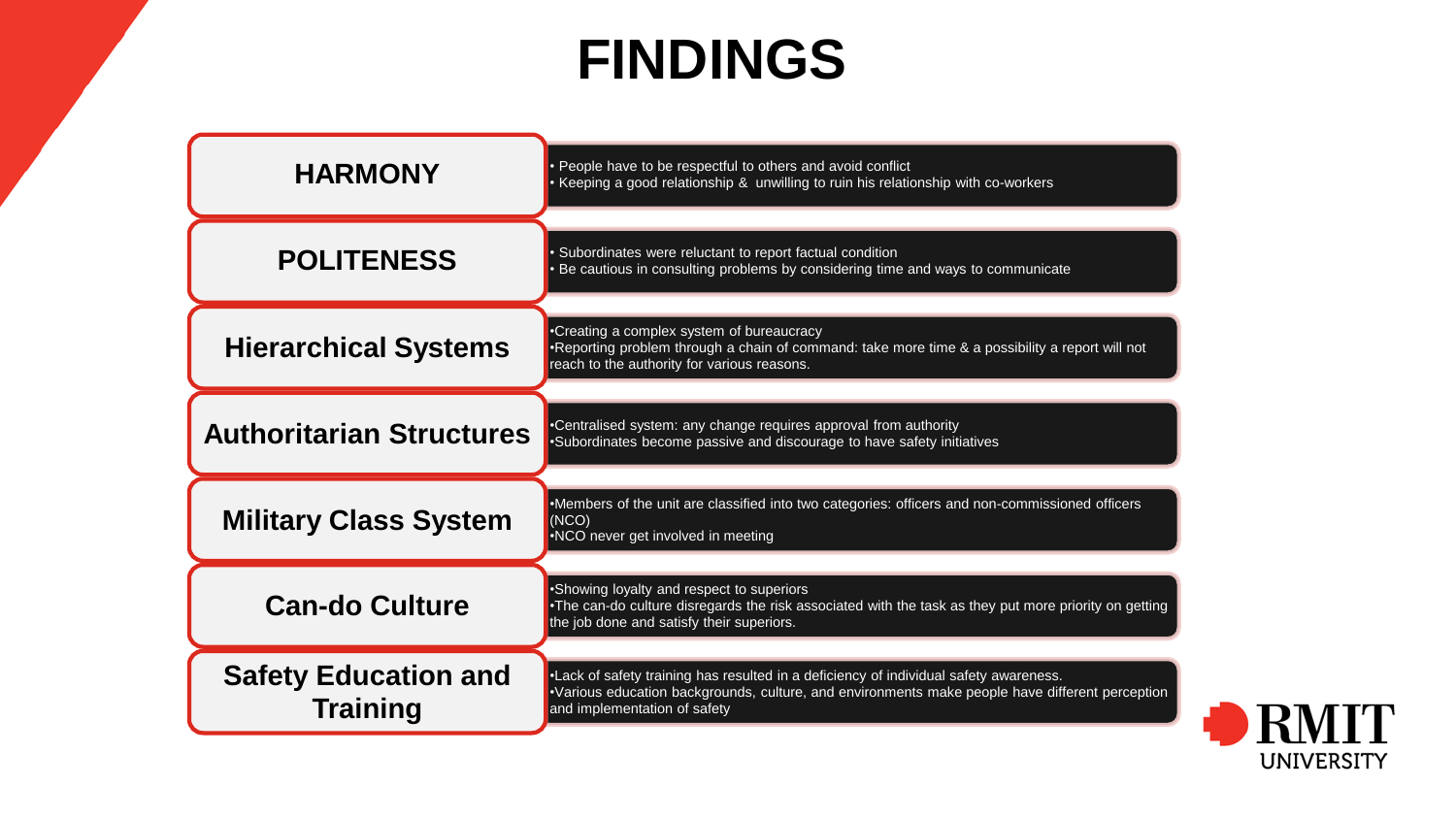# **CONCLUSION**

- **Indonesian national culture has an influential factor on military organisational culture.**
- **Some characteristics of the Indonesian national and military organisational culture have significant influences on safety culture which consequently impacts on the implementation the SMS.**
- **The study exhibits that the cultural factors undermine the unit's effort to create a safe working environment.**
- **The results of this study cannot be generalised to other cultures as different characteristics of culture will have different impacts on aviation safety.**

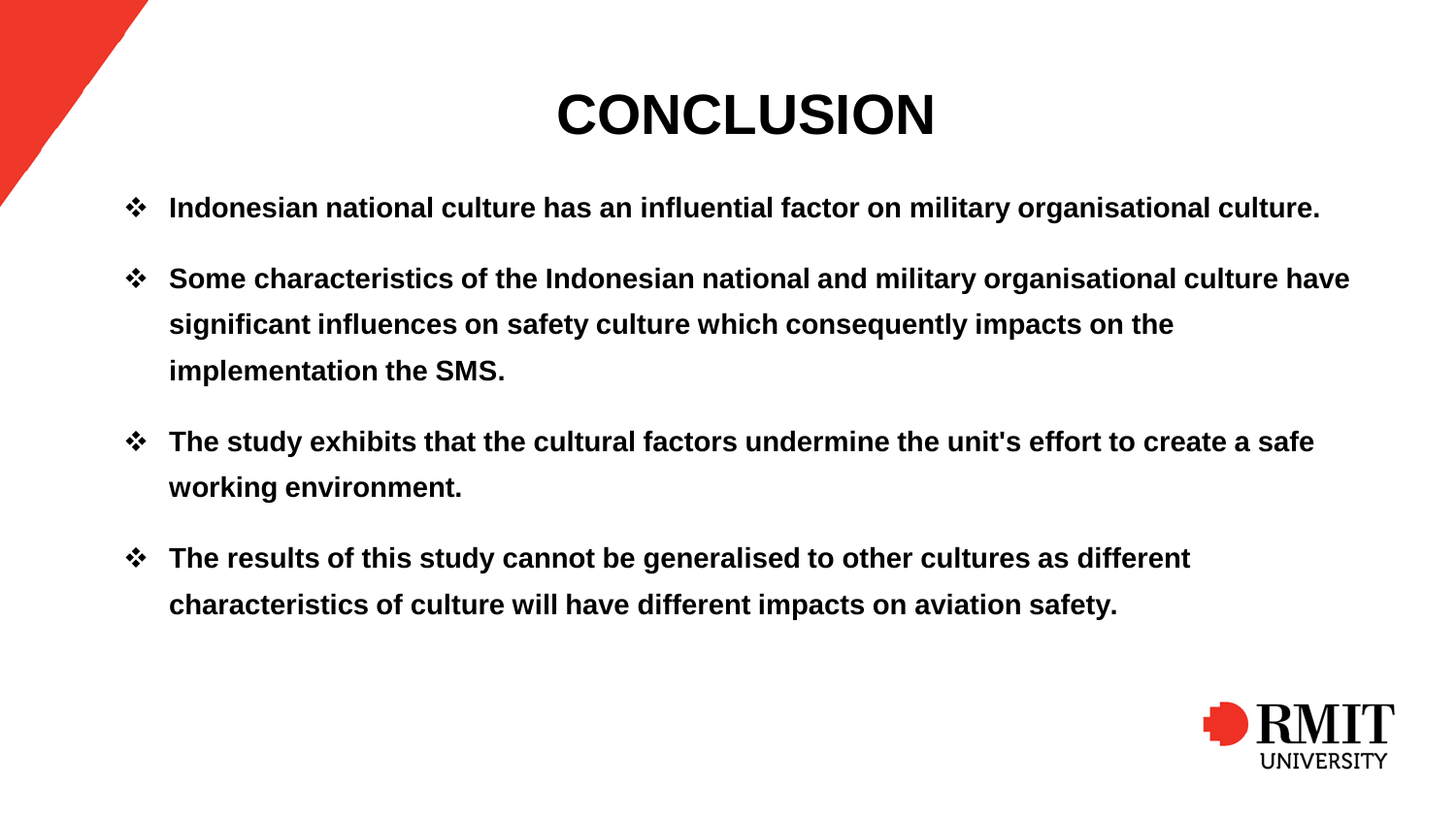## **ACKNOWLEDGMENT**

**The corresponding author wishes to gratefully acknowledge and express appreciation to the Indonesia Endowment Fund for Education (***Lembaga Pengelola Dana Pendidikan / LPDP***) for providing support and scholarship which allow the corresponding author to undertake doctorate program.**